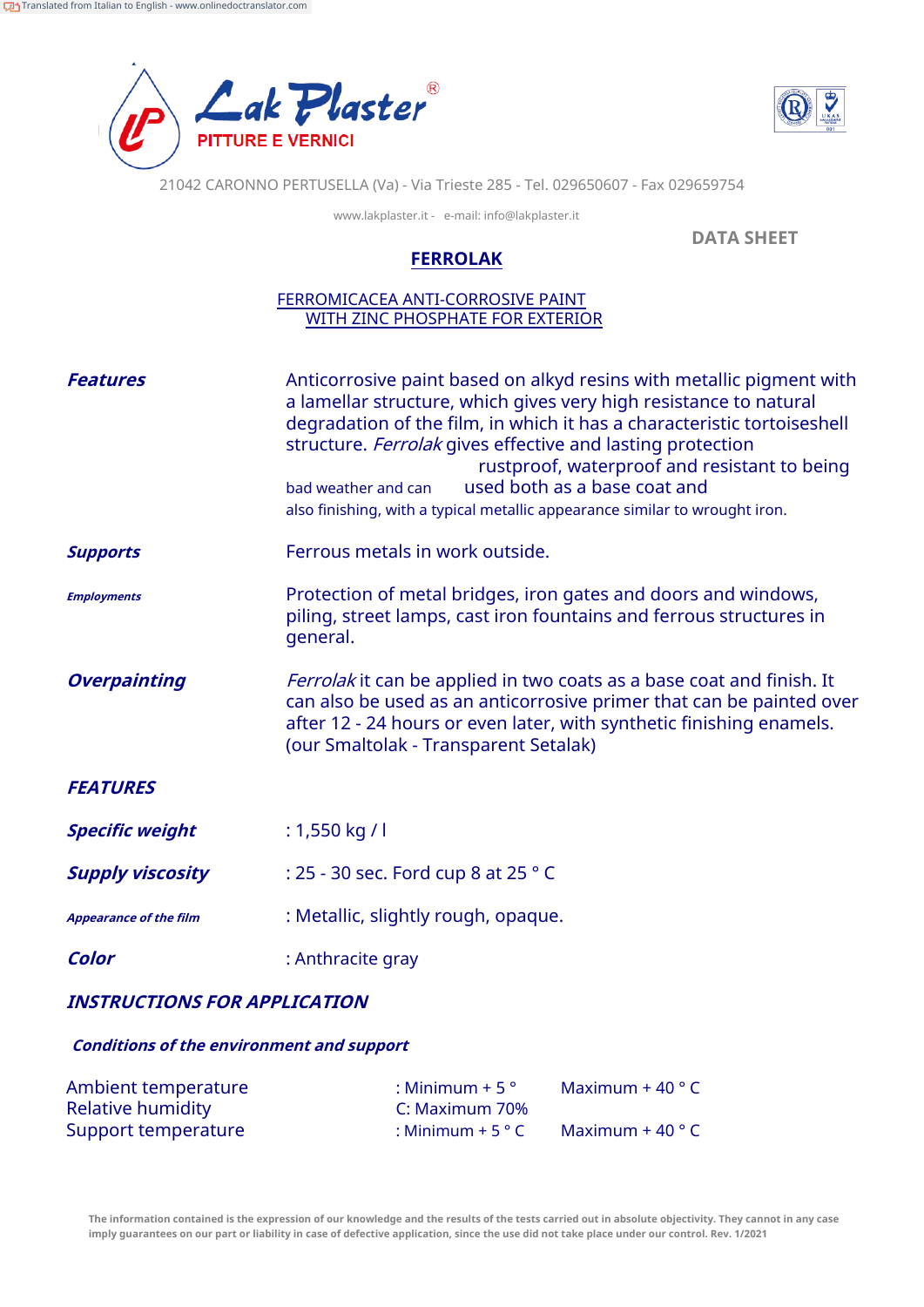



21042 CARONNO PERTUSELLA (Va) - Via Trieste 285 - Tel. 029650607 - Fax 029659754

www.lakplaster.it - e-mail: info@lakplaster.it

**DATA SHEET**

#### **Preparation of the substrate**

A careful mechanical or manual removal of the calamine and any rusty residue is necessary, followed by degreasing with solvent. If particularly high resistances are required, it is advisable to apply a first coat of Cromalak synthetic rust inhibitor.

**Blending mode**: Mix thoroughly until uniform consistency first of the dilution.

#### **Application procedure** : By brush, spray or immersion

| Perfect fit<br>- Type of tool<br>- Diluent<br>- Dilution | : Use medium bristle brush:<br>Synthetic thinner / white spirit<br>: 50 - 80 g of thinner per kg of product, 80 - 130 ml of thinner<br>you every liter of product |
|----------------------------------------------------------|-------------------------------------------------------------------------------------------------------------------------------------------------------------------|
| - Thickness obtainable                                   | : 35 - 40 microns of dry film per coat: 7 - 8                                                                                                                     |
| - Surrender                                              | sqm / I of undiluted product per coat                                                                                                                             |
| By spraying with air                                     |                                                                                                                                                                   |
| - Type of plant                                          | : De Vilbiss P-MB or JGS or Larius M83, Airmix Kremlin or similar types. : 3                                                                                      |
| - Pressure                                               | $-4$ atm                                                                                                                                                          |
| - Nozzle                                                 | $: 1.4 - 1.6$ mm                                                                                                                                                  |
| - Diluent                                                | : Synthetic - white spirit                                                                                                                                        |
| - Dilution                                               | : 150 - 200 g of thinner per kg of product, 220 - 300 ml of thinner per                                                                                           |
| - Thickness obtainable<br>- Surrender                    | liter of product.<br>: 60 - 70 microns of dry film: 5 - 6 m2 / l<br>of undiluted product by hand.                                                                 |

# **Drying times at 23 ° C and 65% relative humidity**

| - on the surface | $: 40$ minutes    |
|------------------|-------------------|
| - to the touch   | $: 12$ hours      |
| - business suit  | $: 18$ hours      |
| - repaintable    | $: 12 - 18$ hours |